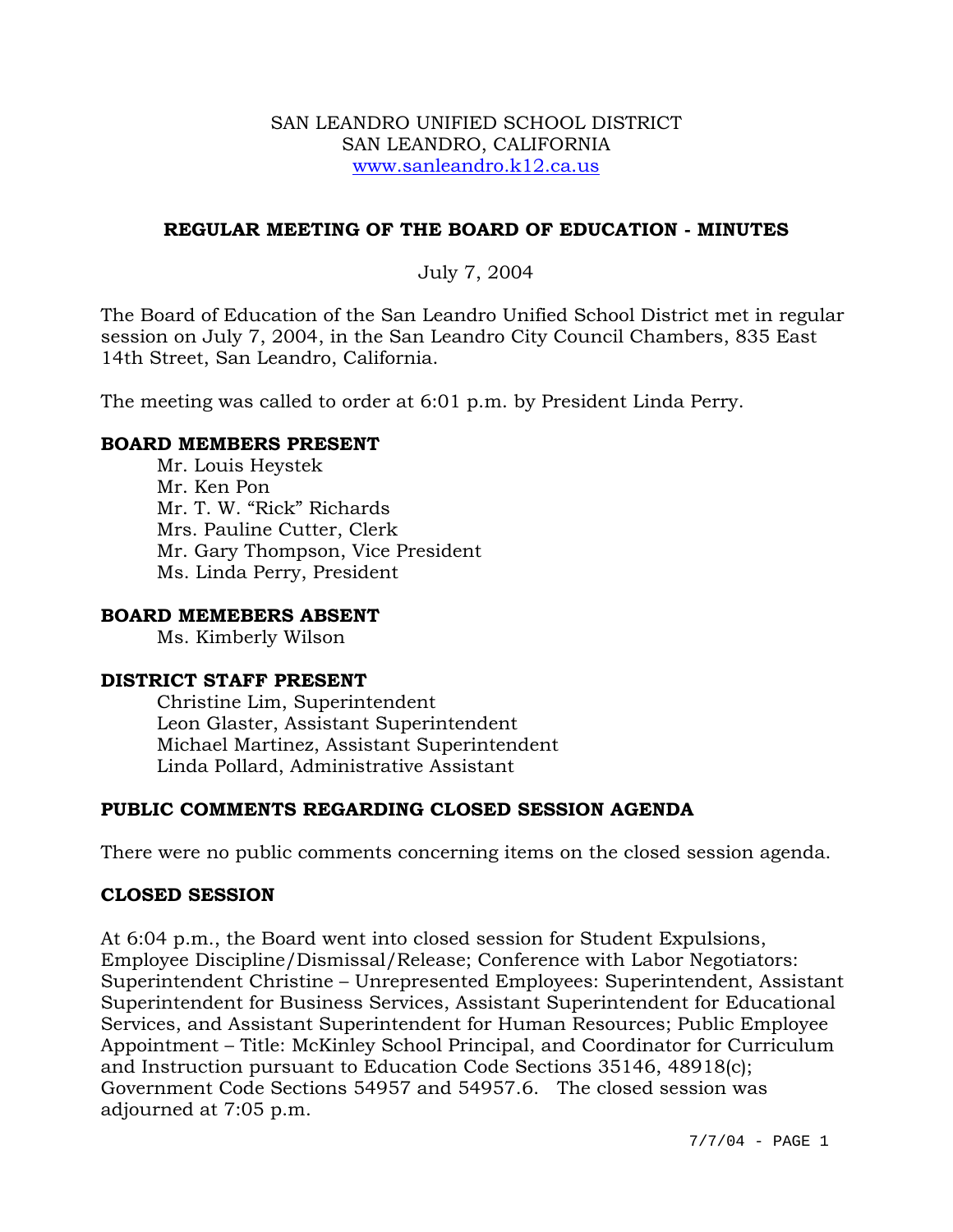The Board returned to open session at 7:07 p.m. with the Pledge of Allegiance to the Flag led by Debbie Wong, Director of Curriculum and Professional Development. President Perry said the Board had been in closed session and the following action was taken:

- On a motion made by Mr. Pon and seconded by Mrs. Cutter, the Board accepted the resignation of the Business Manager by a 6-0 vote. Ms. Wilson was absent.
- On a motion made by Mrs. Cutter and seconded by Mr. Richards, the Board appointed Ed Winchester as the McKinley Elementary School principal by a 6-0 vote. Ms. Wilson was absent.
- On a motion made by Mrs. Cutter and seconded by Mr. Richards, the Board appointed Ruta Krusa as Coordinator for Curriculum and Instruction by a 6-0 vote. Ms. Wilson was absent.
- On a motion made by Mrs. Cutter and seconded by Mr. Pon, the Board approved to extend the term of the contract for the Assistant Superintendent of Human Resources by one (1) year and align it with the other Assistant Superintendents' contracts to June 30, 2007 by a 6-0 vote. Ms. Wilson was absent.

# **APPROVAL OF AGENDA**

Prior to the vote, Mr. Pon said he needed clarification and information was missing on Action Item 2.6-A. Mr. Martinez said that he would be introducing Action Items 2.5-A, 2.6-A, and 2.7-A for clarification and consistency.

On a motion made by Mr. Thompson and seconded by Mrs. Cutter, the Board approved the agenda as amended for the regular meeting of July 7, 2004 by a 6-0 vote. Ms. Wilson was absent.

## **PRESENTATIONS**

- ∗ Ms. Perry said that Linda Granger Coordinator of Data and Assessment would be presenting the 2003-2004 California High School Exit Exam (CAHSEE) test results for the District at the August 24 Board meeting.
- ∗ Debbie Wong, Director of Curriculum and Professional Development, provided information on the implementation of the new K-5 Standards-Based Report Card including the history of the development of the report card, the purpose, definition, outcome, timeline, and design process.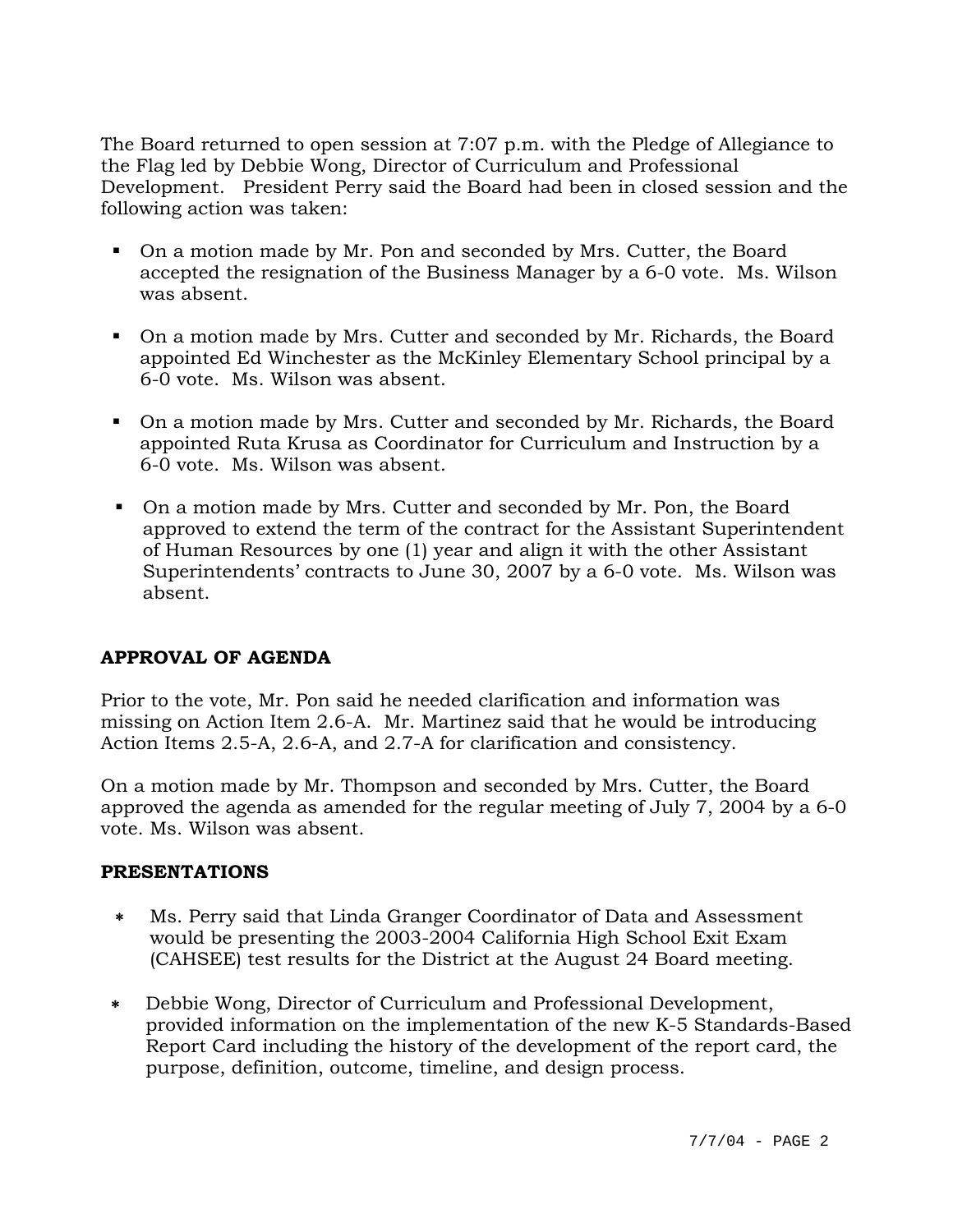Ms. Wong shared that two years ago, a task force of teachers and parents was formed to revise the current report card into a standards-based report card. After reviewing standards-based report cards from multiple districts and receiving feedback, the charge was to develop a draft standards-based report card for the District. However, due to other priorities, the District was forced to postpone the design process until this year. She added that the purpose of the change came with the adoption of state/district content standards and a need for a new reporting system more closely aligned with standards-based instruction and provide parents with information about student progress towards meeting grade level standards. By aligning our standards-based instruction with the reporting system for parents and students, the District will recognize who is meeting the standards and who isn't, thus providing optimal support for those who need it.

Teacher directions, parent explanation, revise conference forms, parent notification, Kindergarten supplement, and Spanish translation will be completed by July 30 and training will begin in August for principals and teachers. Preparation and development of this report card will begin in October for the first trimester in December.

This report card fits into the structure of Aeries, the District's student data system. Eventually (in two years) teachers will be able to access their reporting system and multiple measures off of Aeries. In the meantime, this will be completed by hand giving us time to make any other refinements, and revisions. This report card will make it very clear to parents if their child is having difficulties and what progress is being made, unlike the current report card that is more generic.

Highlights of the report card included key standard objects selected in ELA and Mathematics, an achievement scale (the levels) and growth scale (formally "effort"). ELD contains more specificity in listening, speaking, reading, writing, and there is a place for District assessment, and support services. A pull-down menu for teacher comment codes will be available in two years. Highlights of the back side of the report card included explanations of achievement and growth scales, a full synopsis of all Math and ELA standards in reader-friendly language, replaced letter grades with a and number system to reflect standards-based performance levels, and reference to a web site that parents can go to for more detail.

Ms. Wong said that this report card is a "work in progress". There will be ongoing feedback to refine the card, teachers will receive a resource binder with directions and probe assessments for every standard objective. To help parents understand the new report card, parent conferences will be in December to coincide with the first reporting period.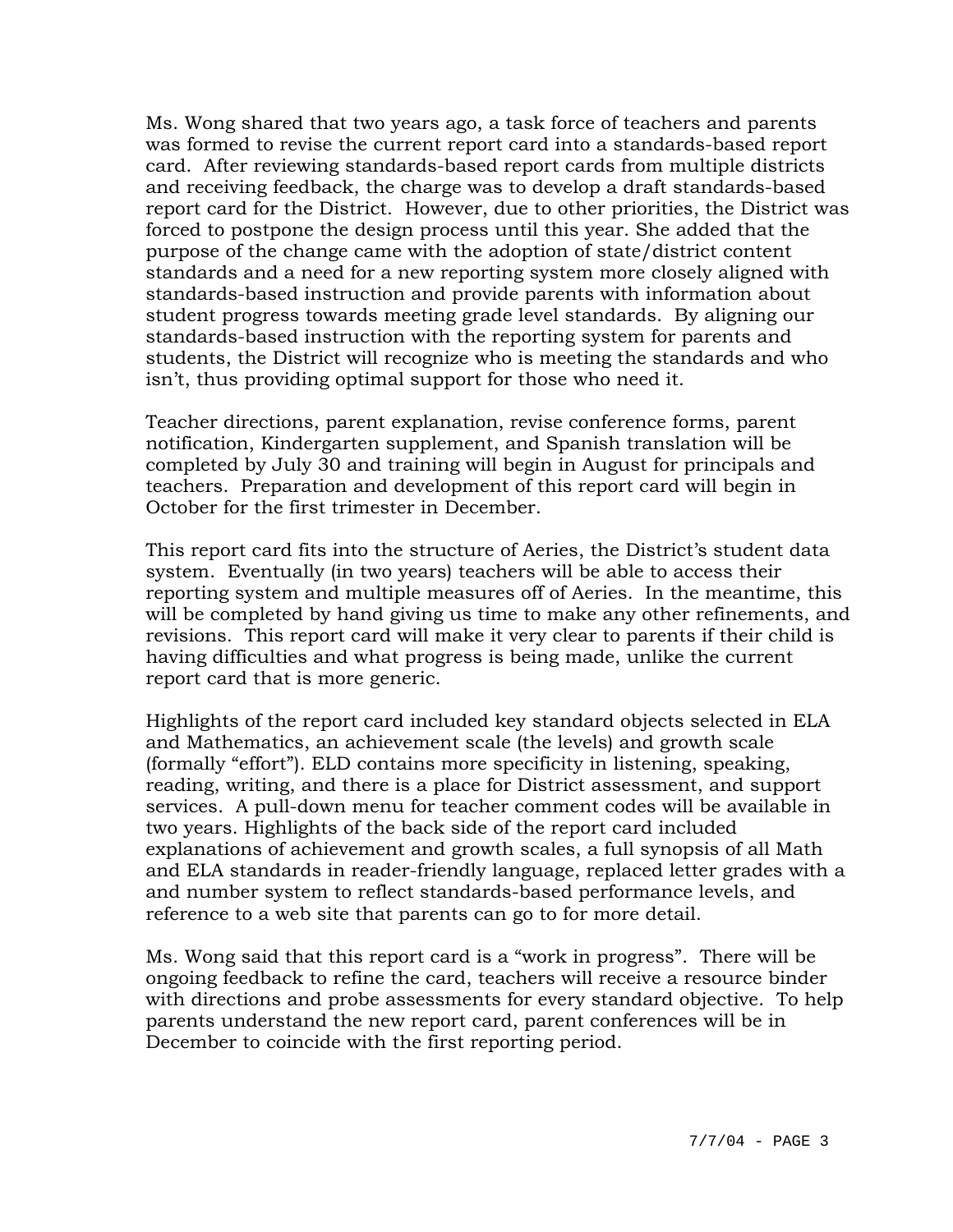Board members commended Ms. Wong for her leadership and the staff who assisted her in this task. Concerns included educating parents on the new report card.

Mr. Thompson said that it was his experience that when going from grades to numbers, parents really appreciated the one-on-one teacher conferences that would walk parents through the report card. He was glad to hear that this was going to happen.

Ms. Cutter said that the explanations on the back gave the tools to help and guide parents in recognizing areas where students are progressing or not. Ms. Cutter added that she would like to see this introduced at Back-to-School Night. Ms. Wong said that copies of the report card would be available for the parents along with the parent handout.

In response to Mr. Pon's question about parent feedback, Ms. Wong said that this time parents were not given an opportunity to look at this report card before hand, however two years ago, there were parents on the task force. She added that there would be a concerted effort to receive feedback from the parents from this moment on.

Mr. Pon was concerned about the jargon and words that parents would not understand. i.e. under 5<sup>th</sup> grade mathematics, "factorization". Ms. Wong said that it was a challenge making explanations short (because of space available) and using parent-friendly language. She hopes the back the report card will be helpful, however if teachers indicate that parents are not understanding it, then they will have to go back and refine it. Mr. Pon added that he hopes it is helpful to parents and how they deal with their child.

Mr. Heystek wanted to know how the number scores are involved in allowing students to be promoted on to the next grade, and would there be professional development on how teachers measure or gage students' ability to read simple site words, write a narrative with beginning and supporting details, and is a parent signature still required. Ms. Wong said that by the end of the third trimester the student would need to be proficient (at level 3 and 80% mastery)) to be promoted. Literacy and Math Facilitators would be helping with the professional development, and that the parent signature is required and is located on the envelope, which the parent returns.

Ms. Perry agreed with her colleagues that the big hurdle would be educating the parents. An overarching framework on why we are teaching to standards, etc. is needed. She would like to see presentations to the PTA or Dad's Club in the fall, peer counseling available for parents on how to use the report card, and focus groups with representatives from the PTA, Dad's Club, and School Site Council to help the parents. Ms. Wong indicated that the plan is to have a principal training on the report card in August, and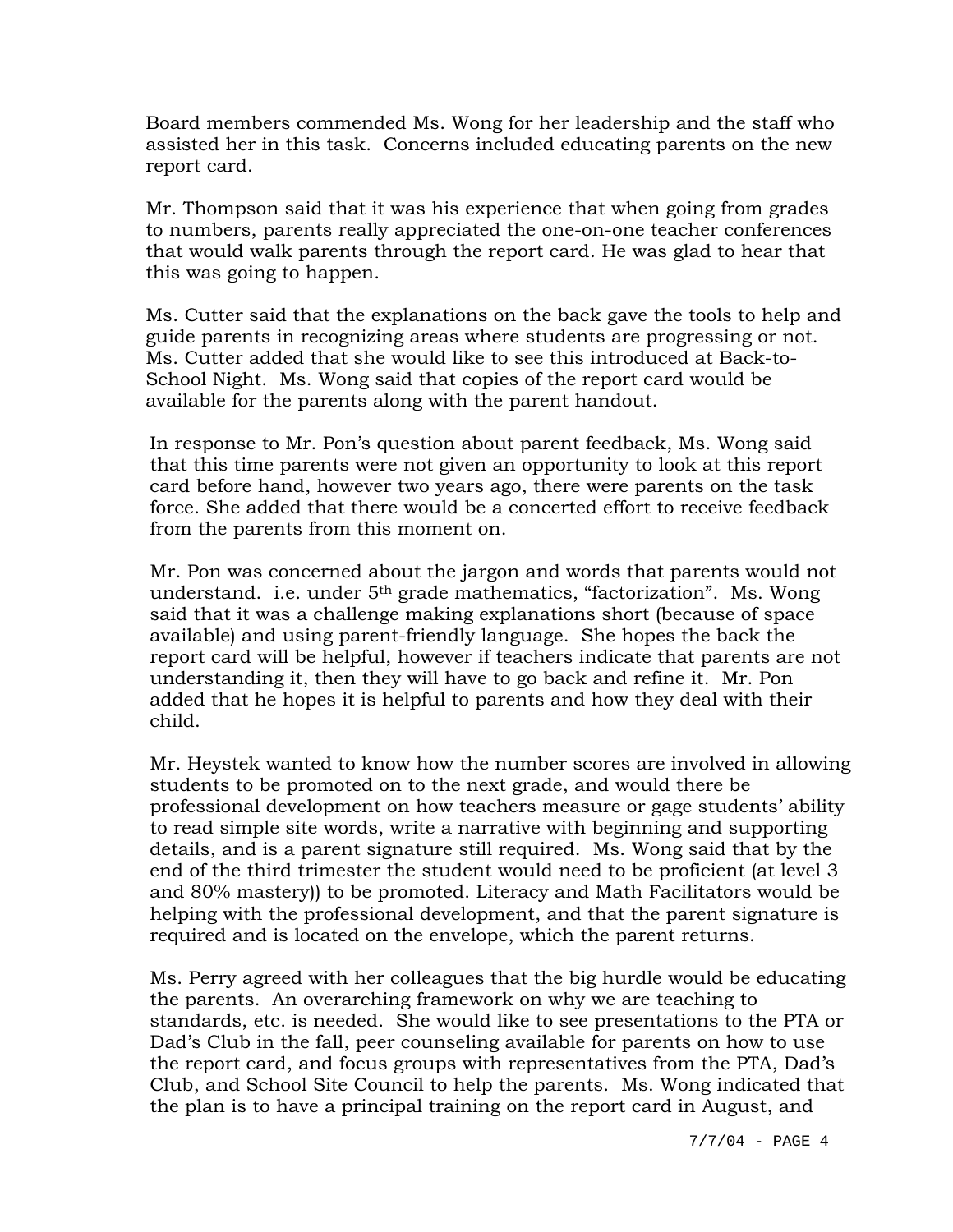then have the principals take it to their teachers and parent groups. Math and literacy facilitator training during the year will focus on these standard objectives, how it needs to make sense and be integrated into the core curriculum.

Ms. Perry would like to see a glossary of terms incorporated for the parents.

Mrs. Cutter cautioned not to lower our expectations of parents. We expect our children to know this; we need to get our parents up to the level of our children and on board.

Ms. Wong said that the grade level expectations will be clearer for parents to understand but, remember that with anything new, there will be "bumps and bruises" along the way.

Superintendent Lim also thanked Ms. Wong for her leadership, particularly in light of Educational Services being insufficiently staffed this past year.

∗ Jonathan Edwards from Government Financial Strategies, Inc., presented the Developer Fee Justification Study. Highlights included background information regarding developer fees and the 2004 Developer Fee Justification Study. The theoretical basis for developer fees is that new homes will lead to new students that will lead to the need for additional school facilities, which will cost the school district money. The District last increased developer fees in June 2002. The 2004 Developer Fee Justification Study was prepared to assist the District with making the legal findings required to increase developer fees to the current maximum allowable amount. Mr. Edwards added that, based on discussions with the City of San Leandro regarding the potential for new homes and how many students that would yield, the District had no capacity available to accommodate the projected students from new development, and the District must provide additional school facilities. Because of the fiscal impact on the District, the District was justified in charging the maximum fee of \$2.24 per sq. ft on all new residential development, and \$.36 per sq. ft. on all new commercialindustrial development (except "rental self-storage" at \$.08 per sq. ft.)

The Board thanked Mr. Edwards for his great analysis.

## **PUBLIC TESTIMONY ON NON-AGENDA ITEMS**  None **PUBLIC HEARING**

On a motion made by Mr. Heystek and seconded by Mr. Richards, the Board opened the public hearing on Developer Fees by a 6-0 vote. Mr. Wilson was absent.

No comments were received from the audience.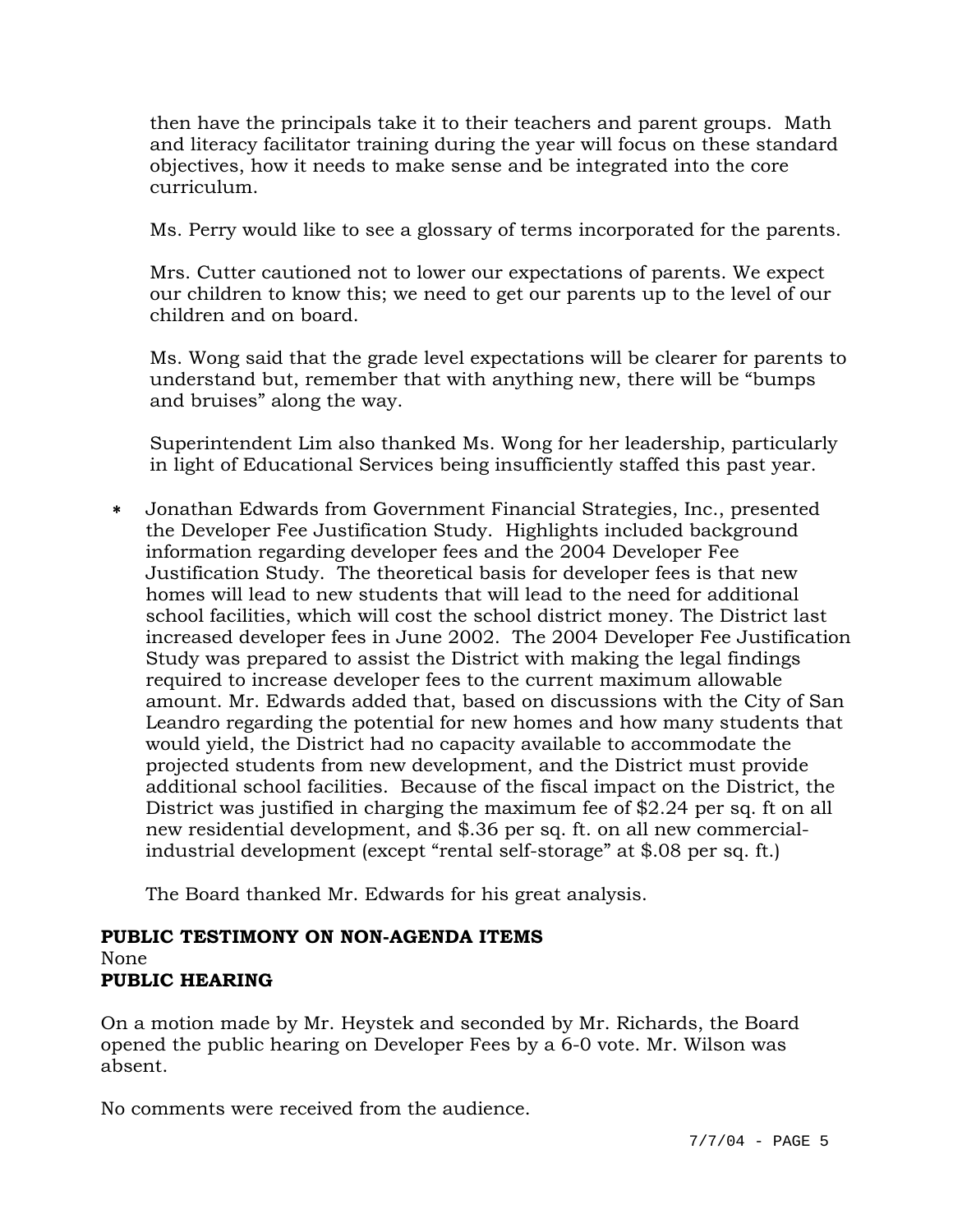On a motion made by Mr. Heystek and seconded by Mr. Thompson, the Board closed the public hearing by a 6-0 vote. Ms. Wilson was absent.

## **REPORTS**

- 1) Correspondence Clerk Cutter noted communications received from the parents of the San Leandro High School baseball team regarding the varsity coach; a copy of the annual report from the District nurses; a letter of complaint from James & Denise Peterson regarding their son and Madison School; an email from Barbara Tierney regarding the aide position at Lincoln; and information and sample resolution from CASBO regarding non support of SB 2.
- 2) Superintendent's Report Superintendent Lim reflected on her first year with the District. She is very proud of the changes in the District. We've improved our systems and kept an eye on improving achievement. She thanked the San Leandro staff, classified, certificated, and management, for all their hard work and dedication. Ms. Lim also thanked the Board for their support in her efforts to maintain accomplishing her goals. She acknowledged the District's connection with the City, Chamber and community leaders. There is a tremendous energy in this city. She shared that it takes a village to raise a child, but she now realizes that it takes a district and board team to raise the achievement level of our students, and we are on a way to closing that achievement gap.
- 3) Board Representatives' Reports
	- Alameda County School Boards Assn. Ms. Perry reported that the committee met on June 24 and she was sworn in as secretary. She thanked those who submitted ideas for programs next year. A tentative calendar of programs includes an update on No Child Left Behind, focus on high schools, and a conference in Sacramento with both Alameda and Contra Costa Counties. They are also extending an invitation to Santa Clara County Schools to join them at some of these events. The committee is looking at having only two dinners with most the programs at the Alameda County Office of Education. Next week the officers will be meeting to assign programs. The association will meet again in September.

#### **PRESENTATION**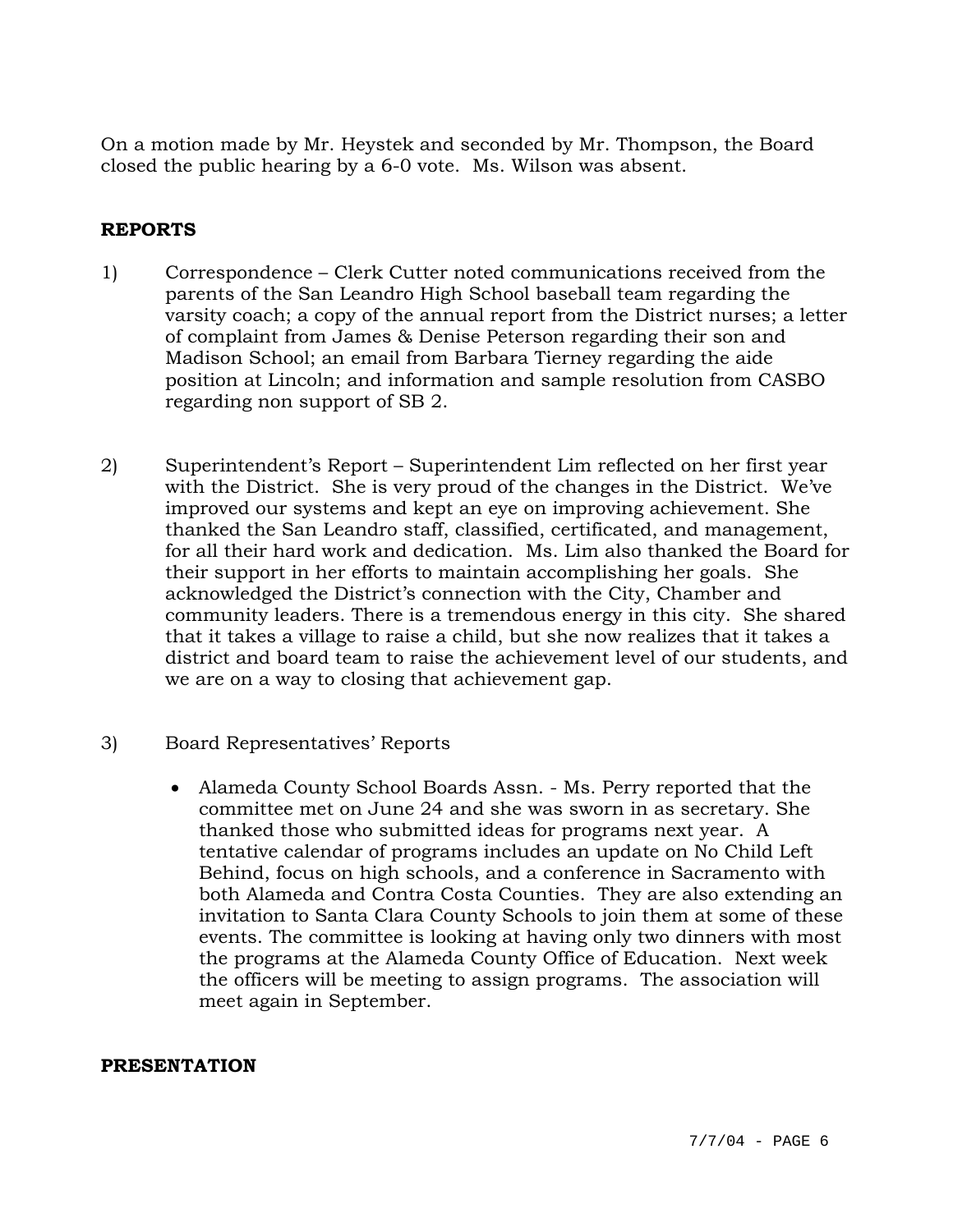Senior Project Manager Jean Moore from Vanir Construction Management, Inc. shared with the Board the status of current projects throughout the District. Highlights included updates on the health and safety retrofit program, interim housing status at four sites, the growth housing status at two sites and the New Jefferson Elementary School K-5 facility. Target occupancy for the new facility is scheduled for winter break with total completion scheduled for July 2005 (includes playfield growing time). Staff tours have been taking place and Councilmember Surlene Grant has had an opportunity to tour the facility. The new official address for the facility, when it opens, will be 14300 Bancroft Avenue, 94578.

Mrs. Cutter asked about the HVAC at the high school, and an update on the ventilation on the third floor in the new wing. Ms. Moore said that the building would have heating and ventilation but would not open with air conditioning. However, there was a provision for the installation of future air conditioning when funding is available. In regards to the ventilation on the third floor of the new wing, Ms. Moore said that Kwan Henmi, the architect for the new wing, and the mechanical engineer, Winzler & Kelly, had met with the District's facilities director, Mike Murphy, and Robert Flory from Vanir to begin reviewing the solutions that need to take place in order to provide more ventilation. Mr. Glaster said that there would be a complete report at the August Facilities/Technology Committee meeting.

Mrs. Cutter also noticed conduit and steel used for portables at Bancroft and, assuming that the District paid for it, was wondering if the metal shop classes could use this material or if we could get a charge back. Mr. Glaster said that that would be addressed at the July Facilities/Technology meeting and Mr. Murphy would have a complete report at that time.

Mr. Heystek was interested in how the District would be addressing the issue of possible vandalism and defacing of buildings, which happen with the opening of the new high school wing. He wondered if the District would be working with staff about student expectations and consequences to that type of behavior, and would there be a plan to install security cameras in the other areas when funding became available.

Mr. Pon asked if the tile flooring in the main wing at the high school was new. Ms. Moore said that new flooring in the main hallway was not in the budget or the original scope of the project. Mr. Pon added that the community had been asking about a possible work party to paint classrooms after completion. Mr. Glaster said that the District was moving ahead to finalize a Beautification Day at the high school with the principal and the community. He added that they had already received approval from the unions.

## **FACILITIES/CONSTRUCTION ITEMS**

# **Action Items**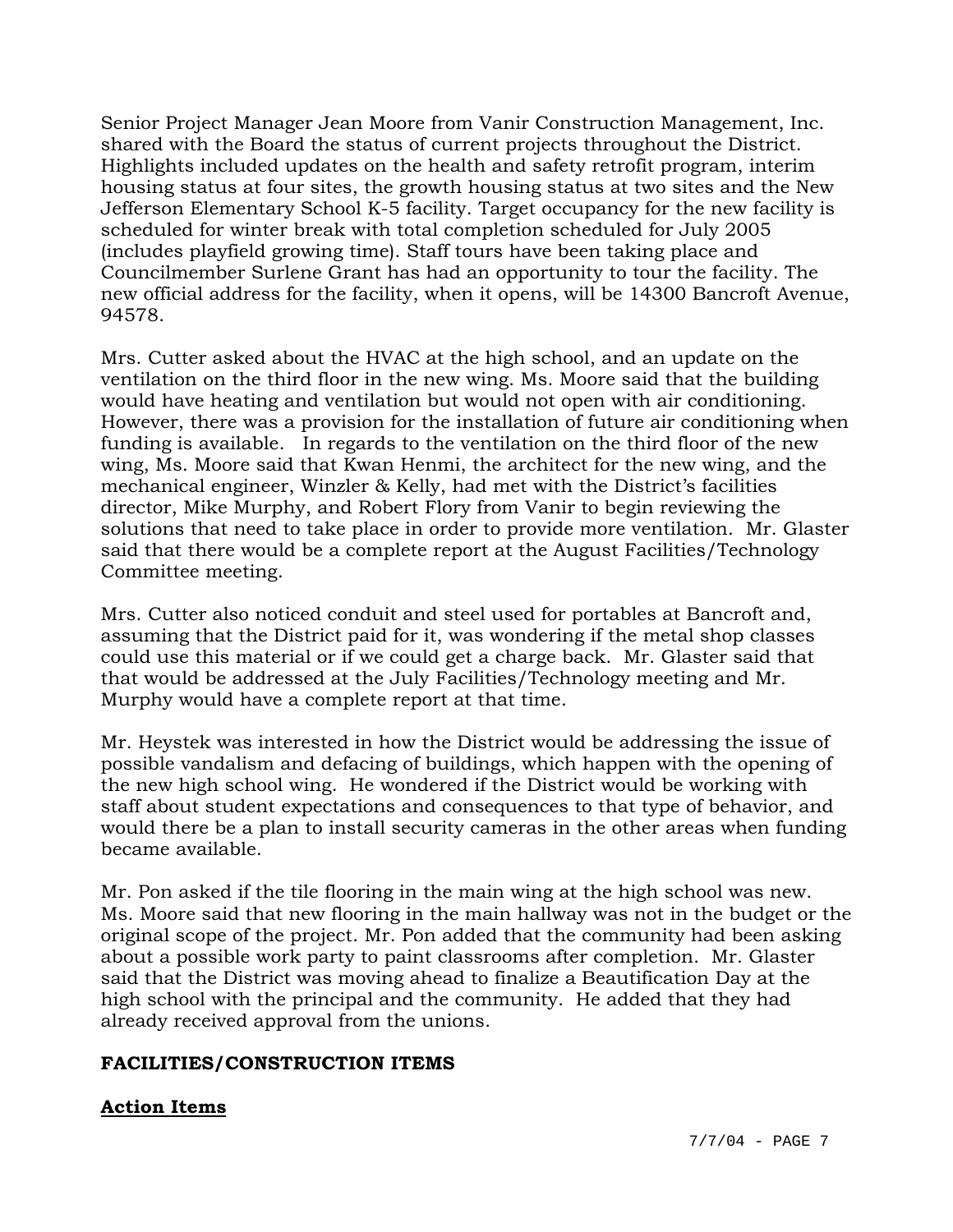## 4.1-F/A Resolution #04-37 Developer Fee Justification Study and Increase of School Facilities

Prior to the vote, Mr. Richards indicated that on page seven of the Resolution only five of the seven Board members were listed. Trustee Pon and Trustee Perry should be added.

Mr. Pon requested including the City of Oakland to those receiving a copy of the Resolution to #9 on page seven. The Sheffield Village area is part of our District, but located in Oakland.

Mr. Pon also noticed that in the study it refers to senior housing using a commercial rate instead of the residential rate. Mr. Edwards said that it was statutorily prescribed that certain types of senior citizen housing (i.e. age restricted 55 and older) was subject to the lower commercial developer fees. Mr. Pon posed a theoretical situation that if someone developed a senior housing facility and after the project was done, went bankrupt, sold it, and the site became a residential housing project, would it be possible to go back and recharge at the residential rate. Mr. Edwards said that to his knowledge he had not seen anything in the law that would allow you to go back and recharge, but that he would check with legal counsel and would report back to the Board.

On a motion made by Mrs. Cutter and seconded by Mr. Thompson, the Board approved Resolution #04-37 to approve the Developer Fee Justification Study and recommendations to increase the school facilities to \$2.24 per sq. ft. for new residential; \$.36 per sq. ft. for commercial/industrial development; and \$.08 per sq. ft for construction of rental self-storage space within the boundaries of the District as amended by a 6-0 vote. Ms. Wilson was absent.

## 4.2-F/A Change Order #5 Jefferson Elementary School – Increment II

On a motion made by Mr. Richards and seconded by Mrs. Cutter, the Board approved Change Order #5 for Fedcon General Contractors, Inc. for Jefferson Elementary School Increment II; Bid Package #03-01 by a 6-0 vote. Ms. Wilson was absent.

#### 4.3-F/A Change Order #8 Elementary Schools Modernization

On a motion made by Mr. Thompson and seconded by Mr. Pon, the Board approved Change Order #8 for Arntz Builders for the Elementary Schools Modernization Project; Bid Package #03-05 by a 6-0 vote. Ms. Wilson was absent.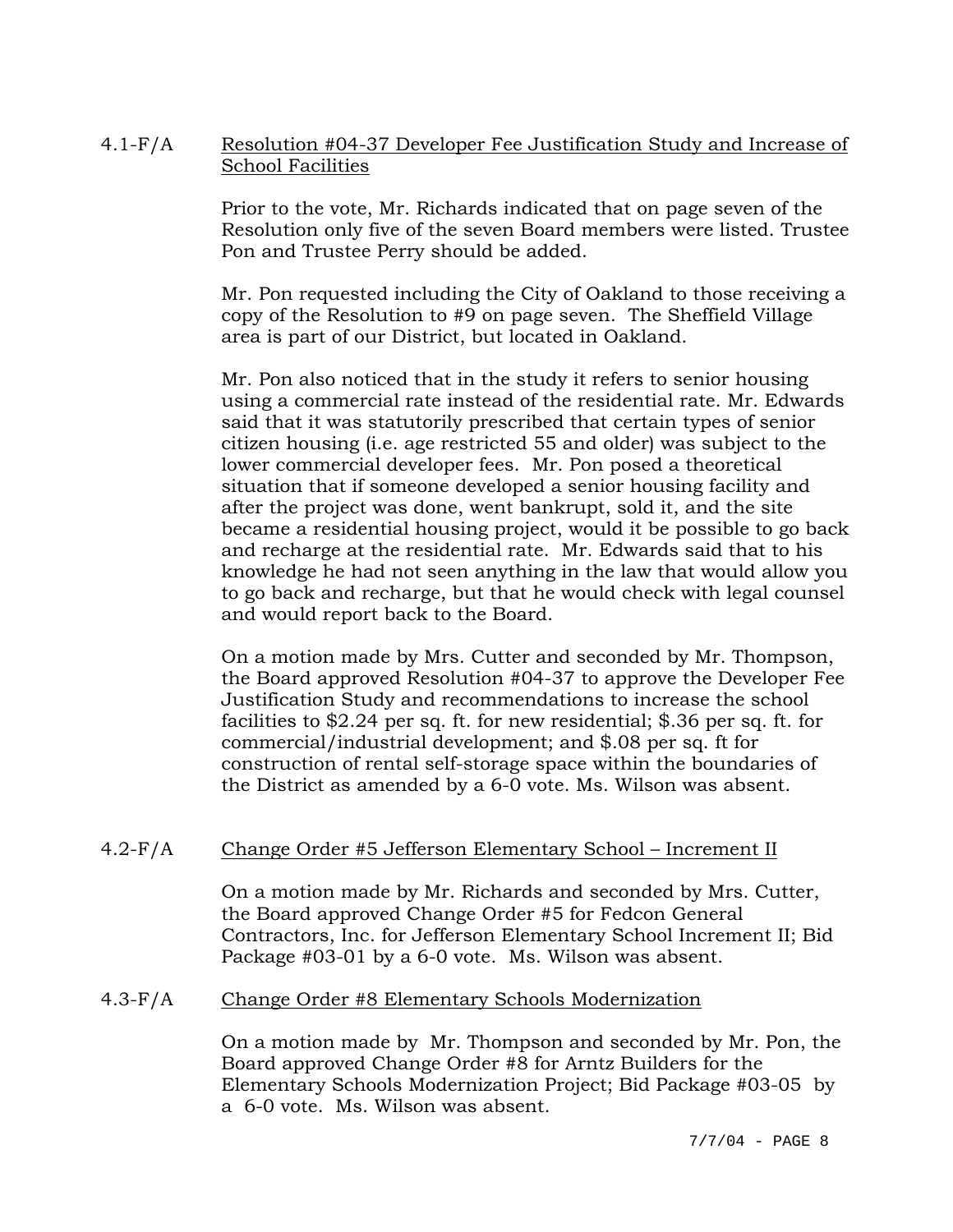## 4.4-F/A Change Order #9 Bancroft and Muir Middle Schools Modernization

On a motion made by Mr. Pon and seconded by Mr. Thompson, the Board approved Change Order #9 for Arntz Builders for Bancroft and Muir Schools Modernization Project; Bid Package #03-04 by a 6-0 vote. Ms. Wilson was absent.

### 4.5-F/A Change Order #12 San Leandro High School Modernization

On a motion made by Mr. Pon and seconded by Mrs. Cutter, the Board approved Change Order #12 for Vitton Construction for the San Leandro High School Modernization Project; Bid Package #03- 03 by a 6-0 vote. Ms. Wilson was absent.

### 4.6-F/A Notice of Completion Growth Housing at San Leandro High School and Muir Middle School

On a motion made by Mr. Thompson and seconded by Mrs. Cutter, the Board approved the Notice of Completion for the Growth Housing Project at San Leandro High School and Muir Middle School by a 6-0 vote. Ms. Wilson was absent.

## **CONSENT ITEMS**

Mr. Pon asked that 1.1-C be pulled from the Consent Agenda for clerical corrections. Mr. Thompson asked that his comments regarding the Voc. Ed. presentation be included in the minutes.

## General Services

| $1.2 - C$       | Approval of Special Board Minutes – June 21, 2004 |
|-----------------|---------------------------------------------------|
| $1.3-C$         | Approval of Special Board Minutes – June 29, 2004 |
| Human Resources |                                                   |

- 2.1-C Acceptance of Personnel Report
- 2.2-C Renewal of Student Teaching Agreements
- 2.3-C Office Clerk IV Position Increase/Employee Specialist Position Decrease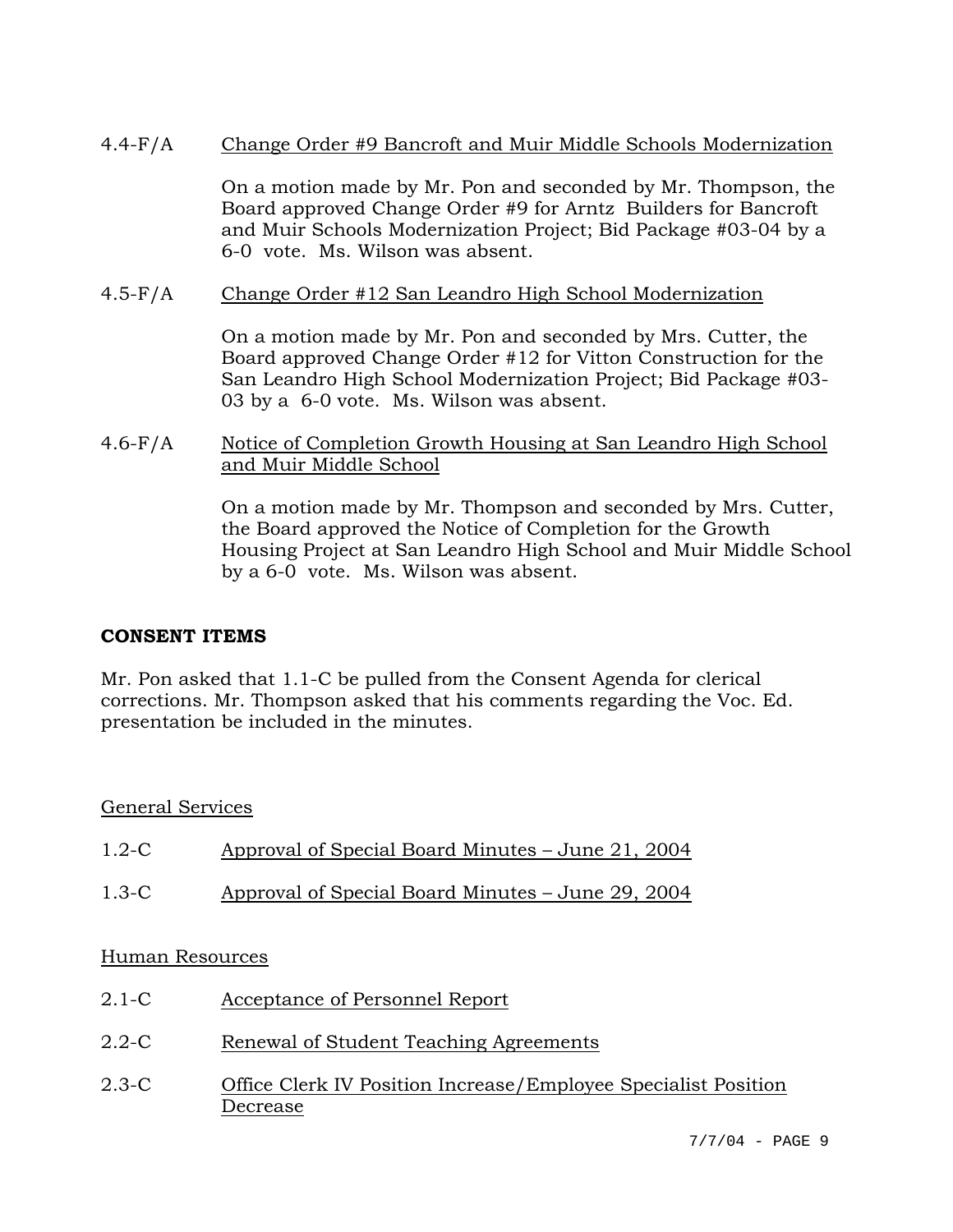## Educational Services

- 3.1-C Acceptance of Donations
- 3.2-C Non-Public School Contracts
- 3.3-C Consolidated Application Part I

Business, Operations and Facilities

- 4.1-C Ratification of Payroll- June 2004
- 4.2-C Approval of Warrants pulled from June 15, 2004 Board Meeting
- 4.3-C Approval of Bill Warrants
- 4.4-C Resolution #04-38 to Declare Certain Equipment Surplus and/or Obsolete

On a motion made by Mr. Richards and seconded Mrs. Cutter, the Board approved the remaining consent items by a 6-0 vote. Ms. Wilson was absent.

1.1-C Approval of Board Minutes – June 15, 2004

On a motion made by Mr. Heystek and seconded by Mr. Pon, the Board approved the minutes of the regular board meeting held on June 15, 2005, as amended by a 6- 0 vote. Ms. Wilson was absent.

# **ACTION ITEMS**

## General Services

1.1-A Contract for Legal Services with School & College Legal Service Mr. Thompson was unclear as to how many hours we were contracting for. Ms. Lim said that Cabinet estimated the same as before, 200 hours, and all those hours had been utilized.

> On a motion made by Mr. Heystek and seconded by Mr. Pon, the Board approved the contract addendum for legal services with School & College Legal Service for the 2004/2005 school year by a 6-0 vote. Ms. Wilson was absent.

1.2-A Contract for Legal Services with Ruiz & Sperow, LLP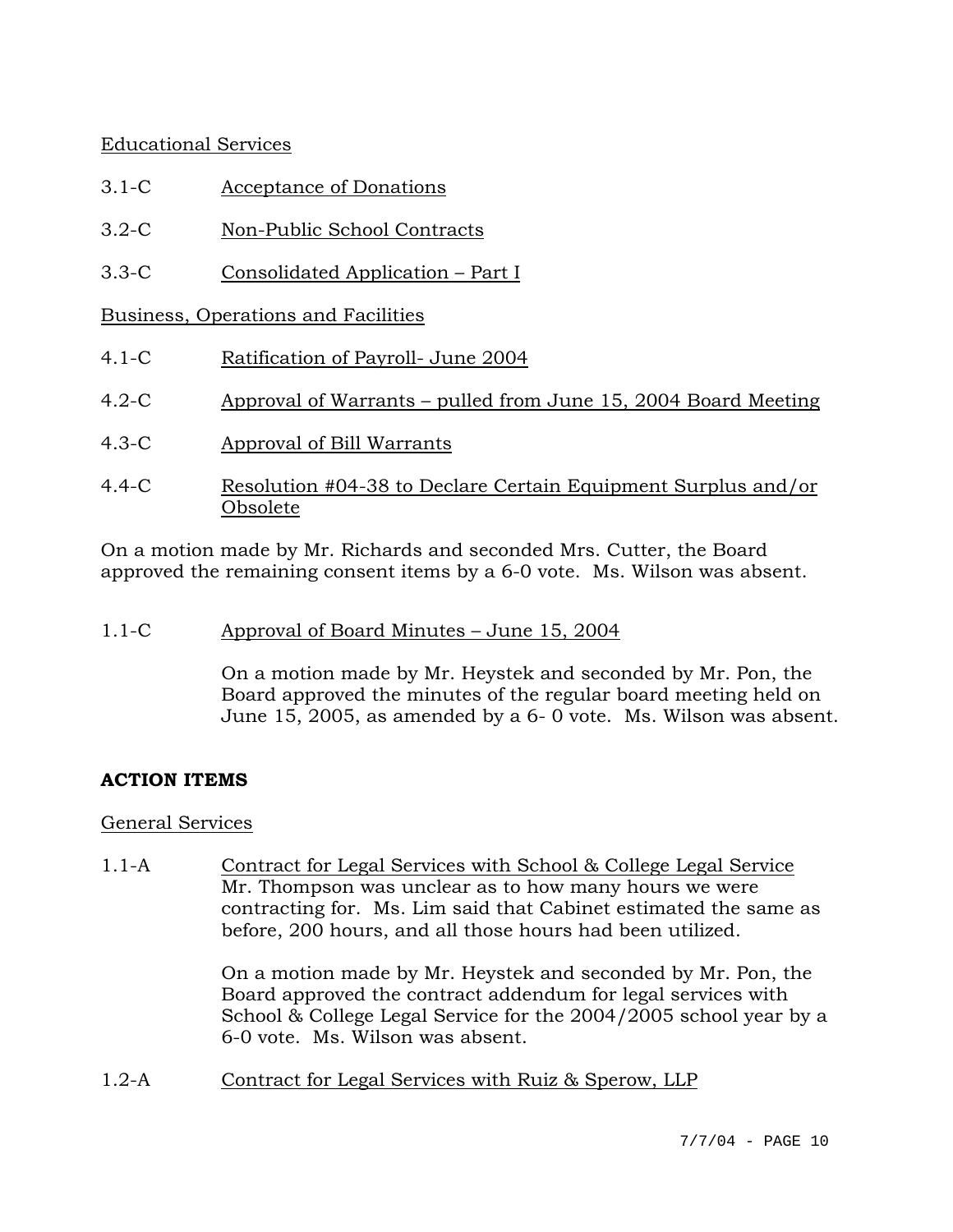Mr. Richards asked if this was an additional firm. Ms. Lim said that as an ongoing effort to reduce legal fees, Cabinet was in the processes of analyzing the legal services this year. The District was moving towards a combination of utilizing certain expertise within each area; while there was not a deliberate plan to eliminate or replace a firm, the District was, depending on the issue, being more strategic about which firm we use in services.

On a motion made by Mr. Heystek, and seconded by Mr. Thompson, the Board approved the contract for legal services with Ruiz Sperow, LLP for the 2004/2005 school year by a 6-0 vote. Ms. Wilson was absent.

#### Human Resources

## 2.1-A Adult School Hourly Rate

Prior to the vote Superintendent Lim confirmed that the increase would be funded through the Adult School program and not the General Fund.

On a motion made by Mr. Thompson and seconded by Mr. Richards, the Board approved the proposed hourly rate of pay, the staff development rate of pay, and incentives for Adult Education teaching staff by a 6-0 vote. Ms. Wilson was absent.

## 2.2-A Adult School Vice Principal

For clarification, Ms. Perry said that an administrative salary survey was conducted and in comparative ranking, the San Leandro Adult School Vice-Principal position ranked lower. This increase will also be funded by Adult School program.

On a motion made by Mr. Pon and seconded by Mr. Richards, the Board approved the recommendation to increase compensation for the Adult Education Vice-Principal position so that the position is 4.34% from the mean of districts' survey in Alameda County by a 6-0 vote. Ms. Wilson was absent.

2.3-A Resolution #04-39 to Eliminate/Reduce Classified Services Due to Lack of Funds/Work

Superintendent Lim corrected the estimated savings to the general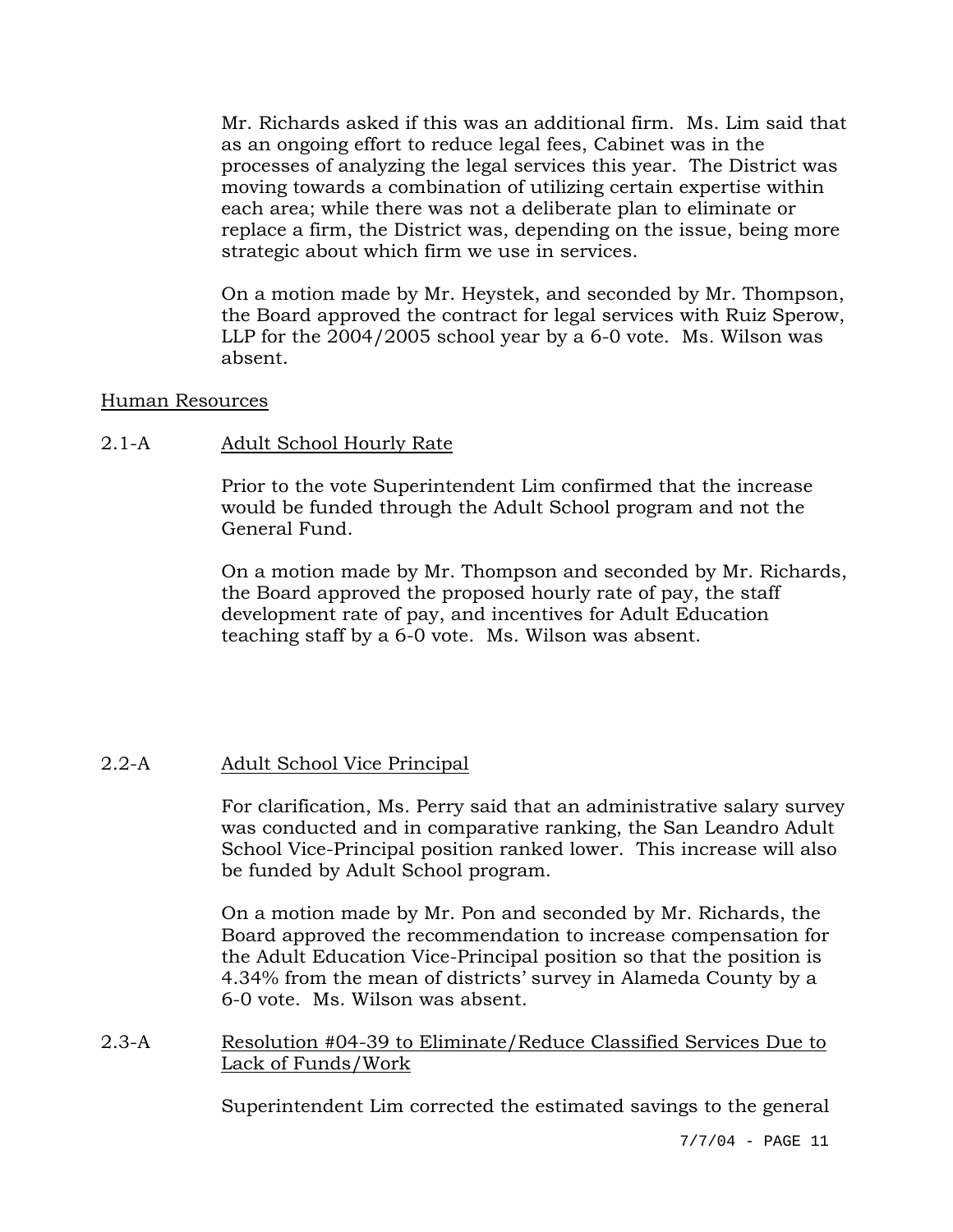fund to \$7,876. The fringe benefits were not included in the original figure of \$6,403.

Ms. Perry added that the intention was to bring the position back with a more appropriate funding source.

On a motion made by Mr. Heystek and seconded by Mr. Pon, the Board approved Resolution #04-39 to eliminate/reduce classified services due to lack of funds/work as amended by a 6-0 vote. Ms. Wilson was absent.

#### 2.4-A Teaching Vice-Principal at Bancroft Middle School

On a motion made by Mr. Pon and seconded by Mr. Thompson, the Board approved a shift of .10 FTE to the administrative portion of the Teaching Vice-Principal assignment at Bancroft Middle School by 6-0 vote. Ms. Wilson was absent

Prior to the vote of Action Items 2.5-A, 2.6-A and 2.7-A, Assistant Superintendent for Human Resources, Mike Martinez, explained that this was part of the "me too" clause that was negotiated with the SLTA and indicated that he wanted to make the language consistent by adding "Approve the 2003-2004 1% salary increase…" to each of the recommendations.

Mr. Martinez added that the Teamsters/Trades were scheduled for negotiations on September 17 and that they would be addressing the "me too" clause as well.

#### 2.5-A Tentative Agreement between San Leandro Unified School District and California School Employees Association (CSEA)

On a motion made by Mrs. Cutter and seconded by Mr. Pon, the Board approved the 2003-2004 1% salary increase between San Leandro Unified School District and the California School Employees Association (CSEA) as amended by a 6-0 vote. Ms. Wilson was absent.

2.6-A Tentative Agreement between San Leandro Unified School District and the San Leandro Unified School District's Management Association (SLUSDMA)

> On a motion made by Mrs. Cutter and seconded by Mr. Thompson, the Board approved the 2003-2004 1% salary agreement between San Leandro Unified School District and the San Leandro Unified School District's Management Association (SLUSDMA) as amended by a 6-0 vote. Ms. Wilson was absent.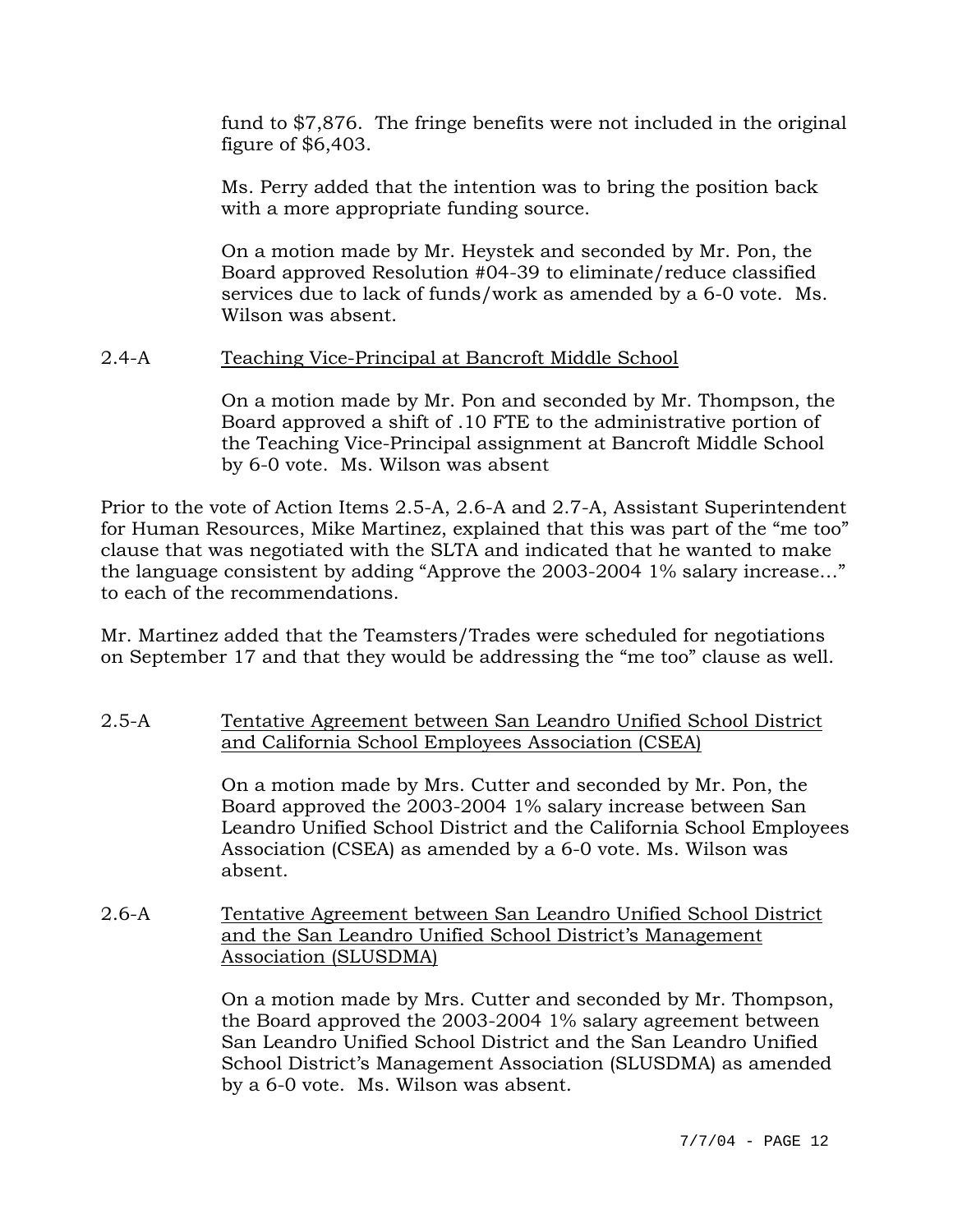2.7-A Salary Increase for the Superintendent and Assistant Superintendents of Business Services, Education Services, and Human Resources

> Mr. Pon clarified that Assistant Superintendent for Business Services started January 1, 2004.

On a motion made by Mrs. Cutter and seconded by Mr. Thompson, the Board approved a 2003-2004 1% salary increase for the Assistant Superintendents for Business Services retroactive to January 1, 2004, Education Services retroactive to October 3, 2003, and Superintendent and Assistant Superintendent for Human Resources retroactive to July 1, 2003 by a 6-0 vote as amended. Ms. Wilson absent.

#### Educational Services

#### 3.1-A Recommendation from Administrative Panel for Expulsion

On a motion made by Mr. Pon and seconded by Mr. Richards, the Board approved the Administrative Panel's recommendation for expulsion for student EO51-03/04 by a 6-0 vote. Ms. Wilson was absent.

#### 3.2-A Recommendation from Administrative Panel for Expulsion

On a motion made by Mr. Thompson and seconded by Mr. Pon, the Board approved the Administrative Panel's recommendation for expulsion for student EO53-03/04 by a 6-0 vote. Ms. Wilson was absent.

#### **CONFERENCE ITEMS**

#### General Services

#### 1.1-CF Community Survey Regarding Bond/Parcel

The Board discussed and considered utilizing the results of the survey, plan and begin the information campaign in 2005, and target March 2006 as the election period for a bond and/or parcel.

As directed by the Board at the June 21 Board meeting, staff was asked to determined the amount of bond proceeds the District would receive from passing a bond at \$28 per \$100,000 per assessment value; research the cost of the projects that were favorably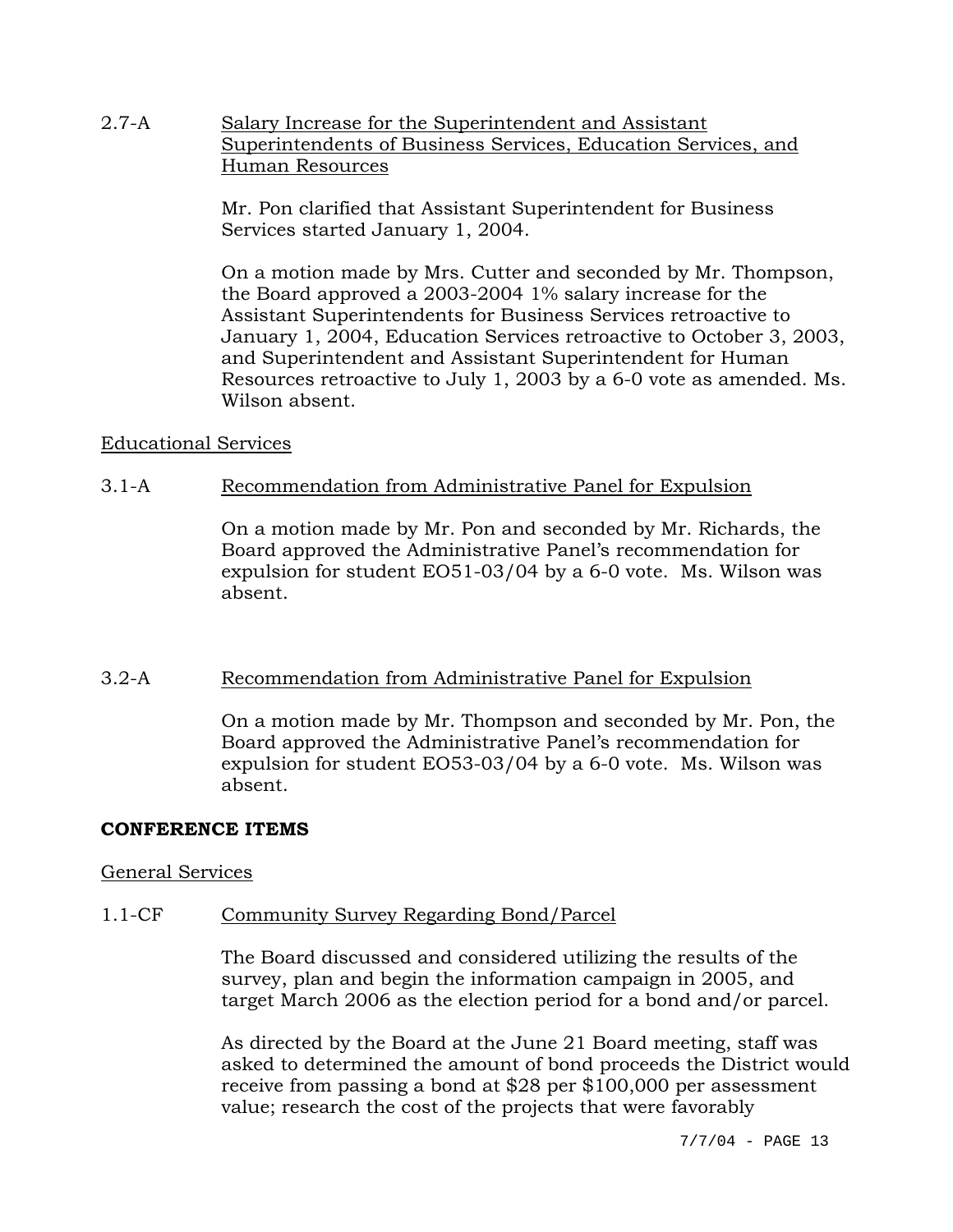supported by the voters of the City of San Leandro; and for the Superintendent to communicate with the City Manager regarding the City's intentions in proceeding with a Parcel Tax.

Mr. Glaster said that after speaking with the District's bond council and financial advisors, Kelly, Northcross & Nobriga, we would receive \$40 million for a bond at \$24 per \$100,000 of assessed value. He later explained that per Brad Senden from The Center for Community Opinion, it was better to go for a little lower than the \$28 per \$100,000 to insure victory. He added that based on the list of projects, that voters would most likely support and a 71% -55% approval rate, would total approximately \$126 million. Those projects included: improving existing school libraries including technology and other media at all sites; replacing aging roofs; HVAC systems; renovating and modernizing school bathrooms; replacing all portables with new classrooms at all levels; adding school pick up and drop up areas (depending on need and design); build a second high school of 1,000 students (not including land); a complete modernization of the District; replacing all windows; and build a new 600-student elementary school (not including land). He added that this list would still need input and be prioritized.

Mrs Cutter asked if the City was definitely going out for a bond. Superintendent Lim said that she met with John Jermanis and the City would be going out for a parcel and that San Lorenzo Superintendent Arnie Glassburg would be making a presentation to the City Council in July asking for their endorsement for their bond. She added that the District does not have the details of San Lorenzo's survey.

In answer to Mr. Thompson, Mr. Glaster said that we could get the narrative information on San Lorenzo's survey as Brad Senden had done their survey also.

Board members shared their perspectives and expressed concerns on how torn they were between delaying the bond and proceeding as soon as possible.

Mr. Pon said that he would like to see us go forward with projects the people would support such as the libraries and technology. If we looked for a lower amount of money and projects that the voters would support, this would encourage them. He added that New Haven had a technology bond that was very successful. Every student has an email address. He would like to see every family receive school communication by email. Also, if we waited, would matching funds still be available. We need to make an effort to communicate to the voters that we are here for the kids and are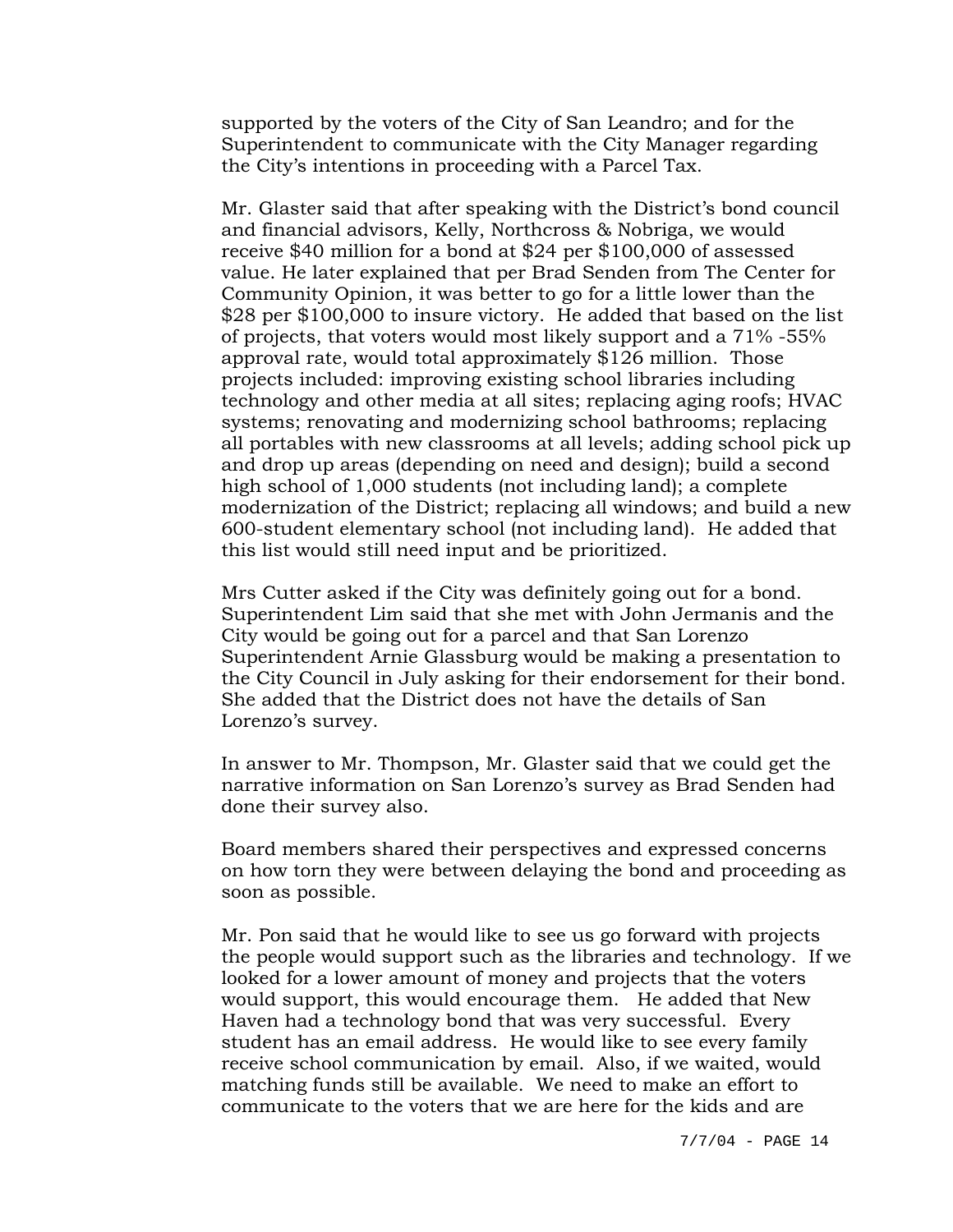trying to make it better and easier for them to learn.

Ms. Perry said that while she would like to go forward, there's a political reality filter and a timing question. It's hard to ask people to choose between public safety and their child's education. She believes that the District is on the right path, but needs to step back, look at our next opportunity for 55%, in March 2006, line up our projects, do our community outreach, have a priority list, and get a citizen group active in an education campaign.

Mr. Thompson said that he has seen the incredible progress the District has made on so many fronts, has observed the bond process in this District, but is concerned that you can't fast track public opinion. If we really had the community support than he would say go for it. He senses that there is a lot of misinformation, miscommunication and some level of mistrust. If we expect to have a successful process we need to have the support of the people. He supports putting this on the back burner and really trying to put our effort into developing a campaign where we have the people of San Leandro behind us and educating them all the steps of the way.

Mrs. Cutter tended to agree with the Ms. Perry and Mr. Thompson. Mrs. Cutter however didn't feel that we needed to wait for "big money". She suggested "chipping away" at these projects. The more you do, the more the public sees. Castro Valley went out several times for things that they needed. This probably is not the time, but she feels that it's not necessary to wait for a large bond to do everything at once. She would like to begin planning, incorporating projects like the bathrooms in the budget, and the education process.

Mr. Richards said we have good opportunity to review those survey results and see the areas where we need to improve upon within the community. We need to reconstitute the Bond Advisory Committee, change its charter, and have them look at this and how we can communicate to the community, and then look to another date and time for a bond ballot measure.

Mr. Heystek said we must look to the future. Everyone's passion is justified but beside the community support and communication that needs to take place, we need to do a better job in communicating the accomplishments we have made i.e, that Muir and Jefferson were completed ahead of schedule, and the bond projects have been accelerated well beyond the 2012 date. His frustration is always saying "it's not the right time". He values the survey, but at the same time, Mrs. Cutters' remarks about minimizing the disruption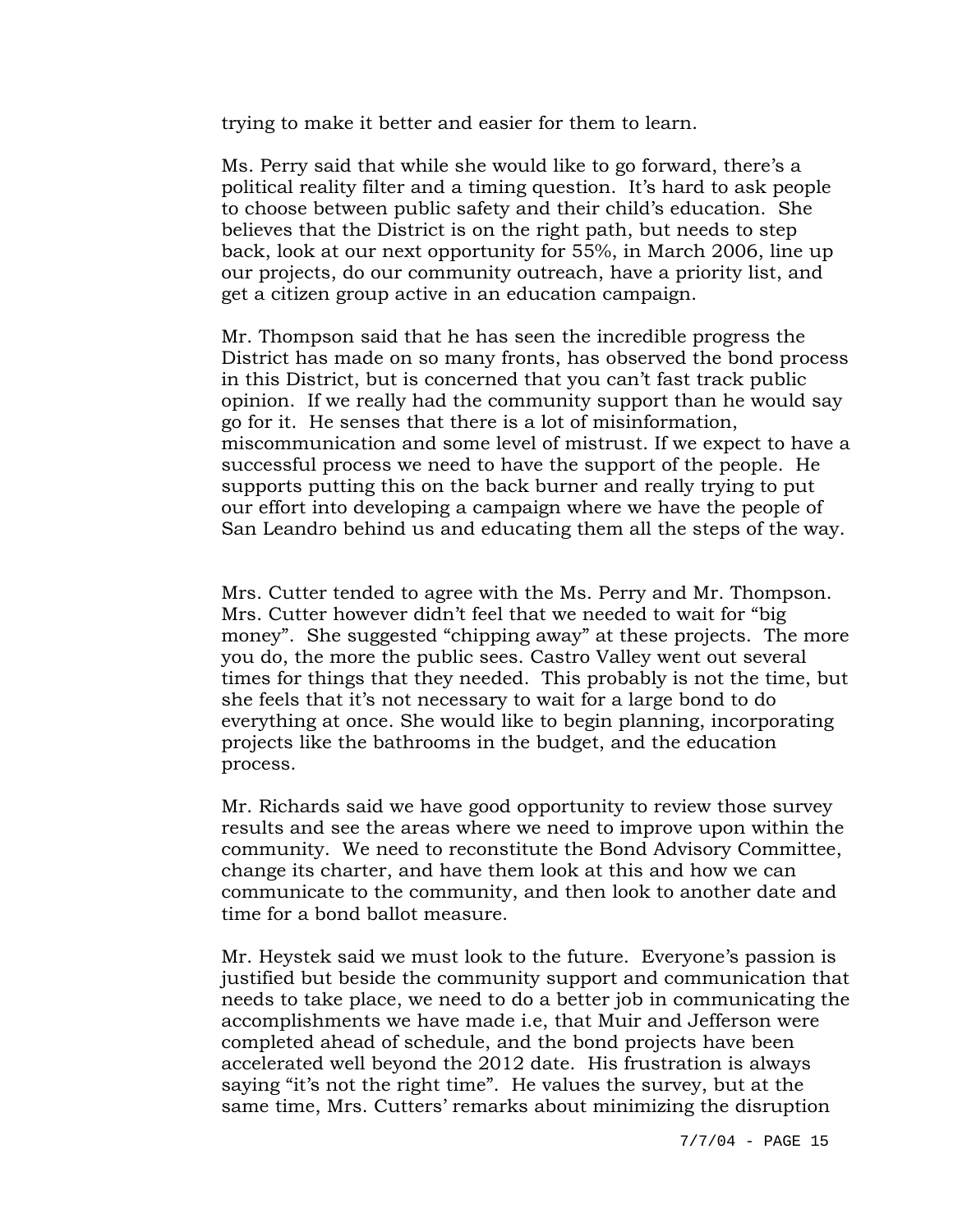to the community, with a smaller effort, makes a lot of sense. Mr. Heystek said that he is supporting the move to delay and using that time to foster the support. We need to have a Board that is fully committed to the bond and to the Superintendent's passion not only go for a bond but a parcel tax as well.

The Board continued with other suggestions including putting a menu of bonds on the ballot and letting the voters make a choice (Piedmont did that in 1997 and both were successful), run-off elections, talking to a campaign consultant about possibilities for November, and whether District's have done a "menu" approach in the past under a 55% threshold.

Mr. Glaster said that the deadline for putting a bond on the ballot for the County was Aug. 3, but they were asking public agencies to move that back to the end of July.

Ms. Perry requested and received Board consensus not to proceed with the bond in November but utilize the results of the survey, plan, bring it to the Facilities/Technology Committee in August, and have a Board workshop in early fall to review the Facility Master Plan and look at the District's priorities.

In response to Mr. Thompson's question about the role the Bond Advisory Committee played in the 1997 process, Ms. Perry said that the Bond Advisory Committee was only charged to look at the fiscal matters and if the District was meeting the requirements and projects. The Board conducted a series of community input workshops with a list of potential projects and then proceeded.

Mr. Pon added that he still had a list of citizens who attended those meetings in 1997 and we could re-form a citizen group to compliment what the Board is doing.

The meeting was recessed at 9:28 p.m. and reconvened at 9:35 pm.

#### Human Resources

#### 2.1-CF Recommendation from Reclassification Panel's for Reclassification

The Board discussed and considered approving the Reclassification Panel's recommendation to reclassify the Special Services Secretary, Education Services position from a Range 36 to a Range 38, to include a new title and job description.

Mr. Martinez explained that pursuant to the Collective Bargaining Agreement between the District and the California School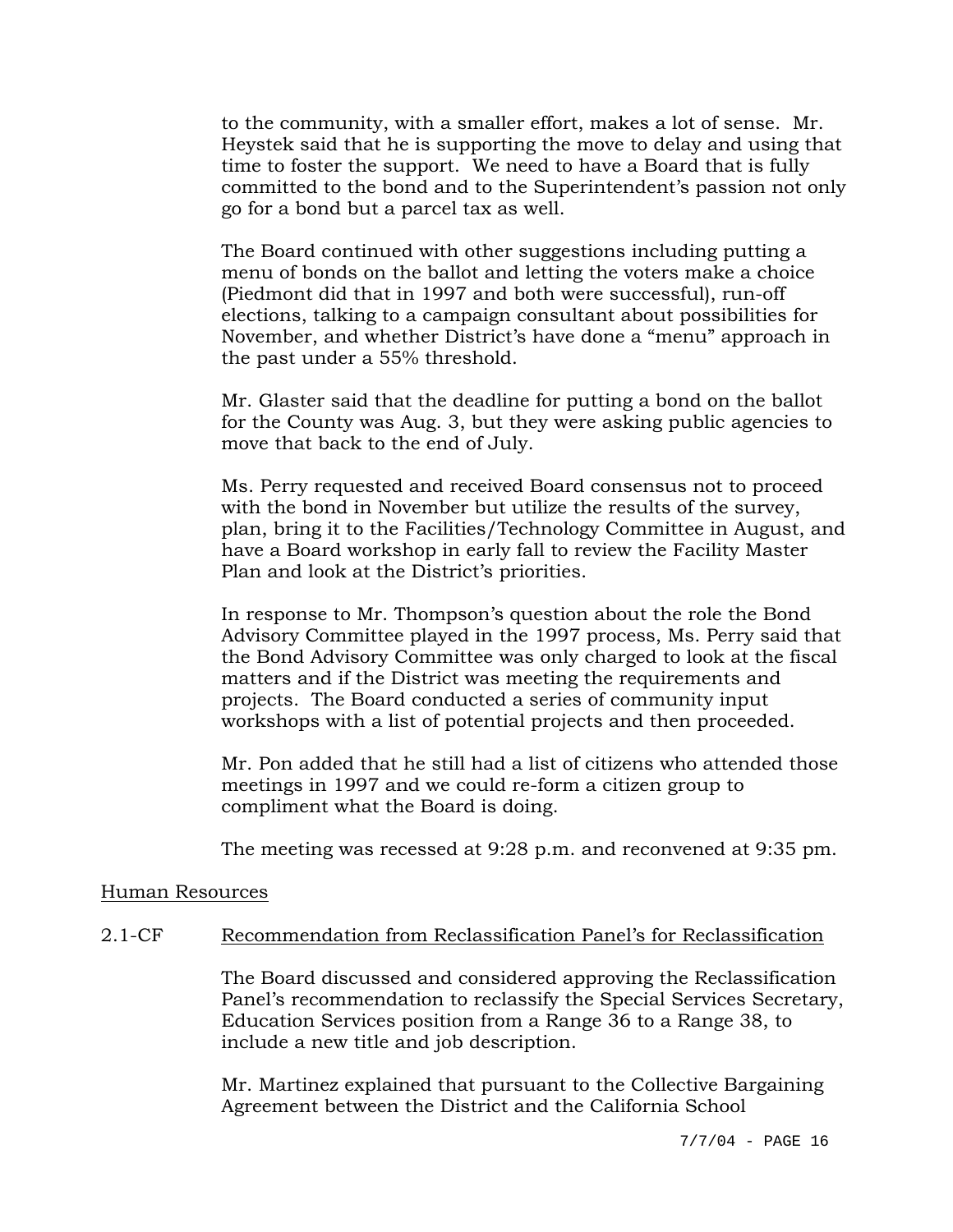Employees' Association (CSEA), members have an opportunity to come forward each spring and request a reclassification based on the following criteria: (1) new job duties have been added to the job description over an extended period of time; (2) the job description is out of line with similar job classifications in other districts; and (3) there is an unique need for change such as shortage of applicants, excessive turnover, or unique skills required. The panel is recommending a new classification range for the Special Services Secretary, Education Services due to added duties. Mr. Martinez added that the funding for this position would come from categorical funds and that this was an advisory recommendation. The Board has the option of approving the recommendation by the panel or delaying its decision or implementation of the new salary schedule in advance until there is more funding.

In response to questions from the Board regarding adding positions or distributing the work load to someone else, Mr. Martinez said that when directors and coordinators let Human Resources know that deadlines are not being met and the job is not getting done that would be time to hire short-term people depending on the need. Right how Ed. Services is still short clerically, but the deadlines are being met and the job is getting done.

In regards to categorical funding being limited, Mr. Pon was concerned that if money was taken from one area and put in another would other services be left out. In his discussions with Curriculum Director Debbie Wong, Mr. Martinez said that there was money to support this increase, and Ms. Wong added that there would be a minimal effect on the categorical program because the funding would be coming from several sources, not just one.

On a motion made by Mrs. Cutter and seconded by Mr. Heystek, the Board approved the Reclassification Panel's recommendation to reclassify the Special Services Secretary, Education Services position from a Range 36 to a Range 38, to include a new title and job description by 6-0 vote. Ms. Wilson was absent.

#### Educational Services

#### 3.1-CF K-5 Standards-Based Report Card

On a motion made by Mr. Pon and seconded by Mrs. Cutter, the Board approved the K-5 Standards Based Report Card by a 6-0 vote. Ms. Wilson was absent.

## Business, Operations and Facilities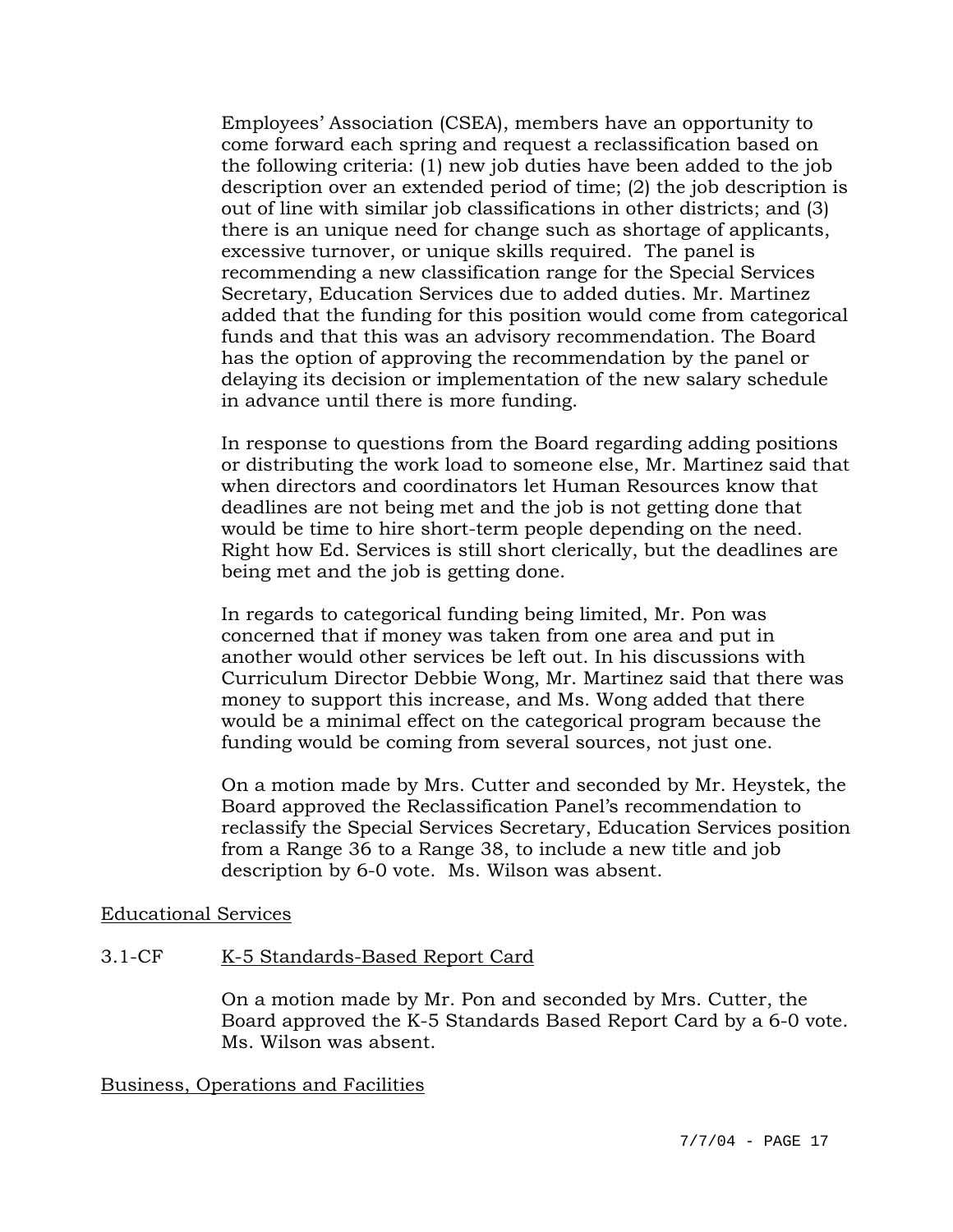#### 4.1-CF 2004-2005 Adoption Budget

The Board continued their discussion of the 2004-2005 Adoption Budget.

Regarding questions around classified salaries being lower in the 2004-05 school year as compared to the 2003-04 projected budget, Mr. Glaster indicated that the unrestricted side of the 2004-05 budget actually increased by the amount of the salary increases and the decrease was in the restricted portion specifically due to the decrease in the funding of the  $21<sup>st</sup>$  Century grant. There were also additional increases in AWOL and school safety programs.

Mr. Richards requested better clarification about the dramatic decrease in the amount for books and supplies between 2003/04 and into 2004/05 as well as what is causing the increase in our services in other operating expenses, the Child Development Fund, and how the system report for a checks and balances on the audit of the Adopted Budget was generated and what the exceptions really meant.

Mr. Thompson also was concerned about the books and supplies reduction and how we could make sure that when the District publishes a document there are explanations, particularly when it directly impacts the classroom.

Ms. Perry added that because a number of state funding sources sunsetted and those new bills and the state budget had not been approved yet, money we didn't have in hand had not been included in the budget, and per Mr. Glaser, the budget would change.

Mr. Pon summarized that it would be helpful to include a summary page of major changes and explanations in the front of the budget to help understand and ease any concerns.

Mr. Glaster thanked the Board for their suggestions and would provide a more detailed explanation to all their questions.

Mr. Heystek asked about what was the purpose of the self-insurance fund and "safety monies", and what could they be used for.

Mr. Glaster explained that the self-insurance fund was the District's workers' compensation fund. We are self-insured through a JPA, Alameda County School Insurance Group (ACSIG). Specific amounts of money are taken from the fringe to fund that and the balance is safety money, which helps reduce workers' compensation claims and can be used for ergonomic equipment etc.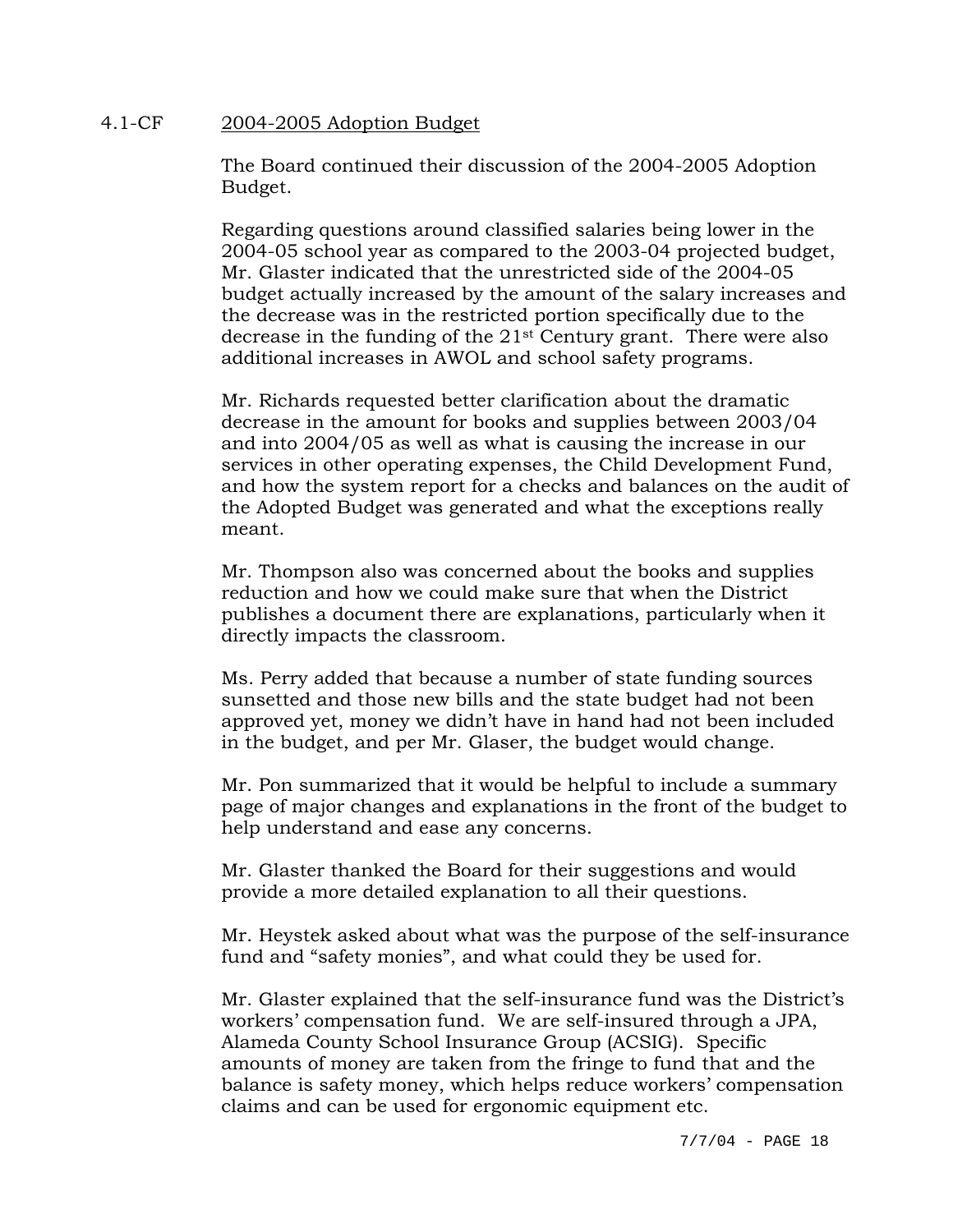Mr. Heystek reiterated that "safety monies" were used for the first phase of the security cameras and asked what funds would be available to fund the second phase of that project at the high school.

Ms. Lim said that the school safety money was frozen, but there was carryover. Principal Dan Spence indicated that the cost of the 2nd phase would be approximately \$15,000, so that amount had been set aside out of the carryover. In our recent closing, however, some discrepancies about the actual amount of the carryover had been raised, so she would need to research that and report back later.

Ms. Perry liked the definitions of certain descriptions. When the Adopted Budget goes out to the community, the Glossary of Terms needs to be included so they can understand.

Mr. Glaster added that the Adoption Budget timeline for next year's adoption was included and indicates there will be interaction on an on-going basis, and that the budget would be presented in a timely manner.

Mr. Heystek asked to be excused at 10:05 p.m.

#### **INFORMATION ITEMS**

#### General Services

#### 1.1-I Emergency Response and Crisis Management Grant

Assistant Superintendent, Leon Glaster reported that the District and San Lorenzo Unified School District are jointly applying for a Federal Emergency Response and Crises Management Grant. The purpose of the grant is to design, develop and deliver an Emergency Response and Crises Manage Program plan, training and exercises, complete American Red Cross Mass Care Shelter Survey, and County of Alameda Safe Schools Program data. Each district would get approximately \$125,000. As the lead District we would receive the indirect costs to cover the cost of administrating and managing the program.

#### Business, Operations and Facilities

#### 4.1-I Miscellaneous Receipts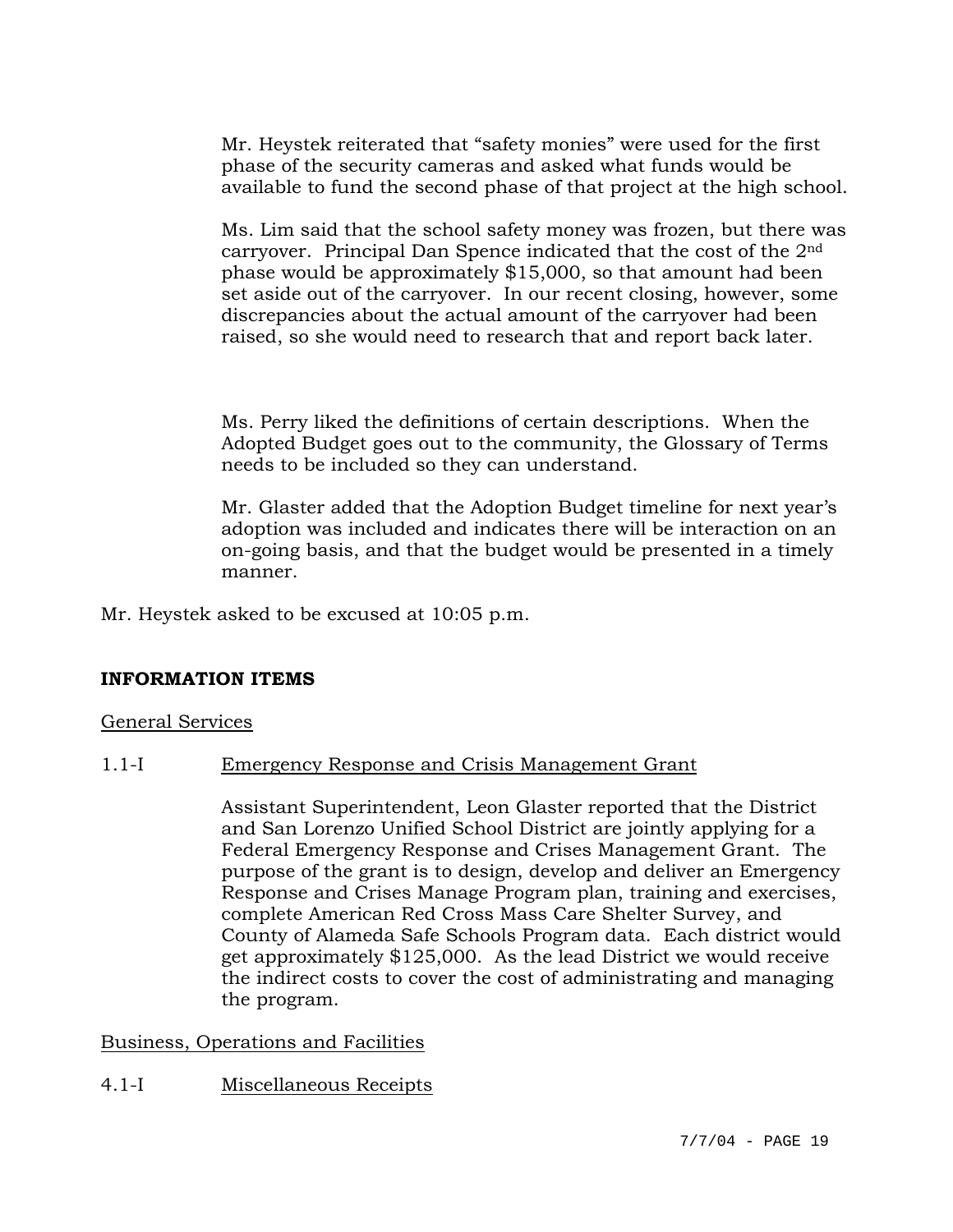Miscellaneous receipts in the amount of \$961,325.93 have been deposited in the Treasury of Alameda County.

## **ADDITIONAL SUGGESTIONS AND COMMENTS FROM BOARD MEMBERS**

Ms Perry updated the Board that Lisa Wong found space at the Bancroft library to begin her intervention type club to help with the English language, and it is now in full swing.

On a motion Mr. Richards and seconded and by Mrs. Cutter, the Board adjourned the meeting at 10:07 p.m. by a 5-0 vote. Ms. Wilson and Mr. Heystek absent. **ANNOUNCEMENT** 

# **Future Board of Education Meetings**

- Regular Meeting August 24, 2004
- Regular Meeting September 8, 2004
- Regular Meeting September 21, 2004
- Regular Meeting October 5, 2004
- Regular Meeting October 19, 2004
- Regular Meeting November 16, 2004
- Regular Meeting November 30, 2004
- Regular Meeting December 7, 2004
- Regular Meeting December 14, 2004
- Regular Meeting January 11, 2005
- Regular Meeting January 25, 2005
- Regular Meeting February 1, 2005
- Regular Meeting February 16, 2005
- Regular Meeting March 1, 2005
- Regular Meeting March 15, 2005
- Regular Meeting April 5, 2005
- Regular Meeting April 19, 2005
- Regular Meeting May 3, 2005
- Regular Meeting May 17, 2005
- Regular Meeting June 7, 2005
- Regular Meeting June 21, 2005

## **ADJOURNMENT**

On a motion made by Mr. Richards and seconded by Mrs. Cutter, the Board adjourned the meeting at 10:07 p.m. by a 5-0 vote. Mr. Heystek, and Ms. Wilson were absent.

Respectfully submitted,